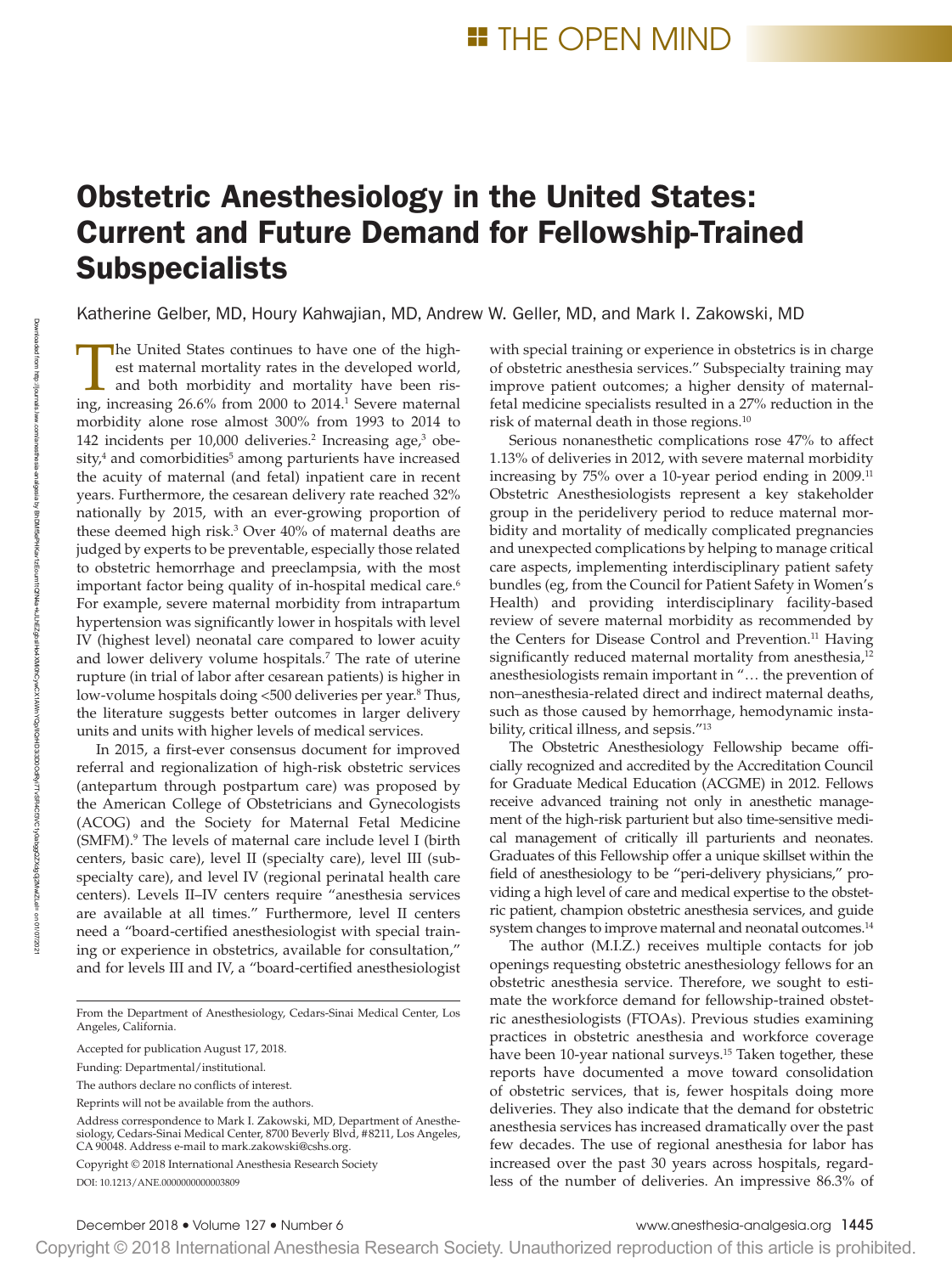## Table 1. Fellowship Obstetric Anesthesiology Staff FTE Estimator Model, FTE

| <b>Delivery Volume</b> | Low<br><b>Model</b>   | Intermediate<br><b>Model</b> | <b>High</b><br><b>Model</b> |
|------------------------|-----------------------|------------------------------|-----------------------------|
| 10,000                 | 4                     | 6                            |                             |
| 9000                   | 3.5                   | 4.5                          | 6                           |
| 8000                   | 3                     | 4                            | 5                           |
| 7000                   | 2.5                   | 3.5                          | 4                           |
| 6000                   | 2                     | 3                            | 3                           |
| 5000                   | 1.5                   | $\overline{2}$               | $\overline{2}$              |
| 4000                   | 1                     | $\mathbf{1}$                 | $\mathbf{1}$                |
| 2000-3999              | AHA level $III \ge 1$ | 1                            | 1                           |
| 1500-1999              | $\Omega$              | AHA level $III \ge 1$        | 1                           |
| $<$ 1500               |                       |                              | AHA level $III \ge 1$       |

Number of Fellowship Trained Obstetric Anesthesiologists FTE by hospital delivery volume using low-, intermediate-, and high-model estimates. AHA hospital obstetric level III indicates care for "all serious illnesses and abnormalities.

Abbreviations: AHA, American Hospital Association; FTE, full-time equivalent.

the stratum I hospitals doing >1500 births per year have 24-hour in-house obstetric anesthesia coverage.15

We used the 2015 American Hospital Association (AHA) Annual Survey Database to look at distribution of births at hospitals across the United States, consolidation trends to larger high-risk services, and estimated the need for FTOAs at larger hospitals and referral centers. The AHA survey also includes a question on Obstetric Level of Care, quite similar to the levels outlined by the ACOG/SMFM consensus document, defined as level 1 takes care of "uncomplicated" patients; level 2 indicates the facility takes care of "uncomplicated and most complicated cases;" and level 3 indicates care for "all serious illnesses and abnormalities."

The national need for FTOAs was estimated using low-, intermediate-, and high-staffing models based on the following assumptions (Table 1). The low estimate assumptions were as follows: (1) hospitals doing >4000 deliveries per year (ie, averaging >10 deliveries per day), need ≥1 FTOA plus additional staffing for higher volume services; and (2) hospitals doing 2000–3999 deliveries per year that have selfdesignated to be obstetric level 3 also need a FTOA on staff. The intermediate estimate assumptions were as follows: (1) hospitals doing >2000 deliveries per year need a FTOA on staff plus additional staffing for high-volume services; and (2) hospitals doing 1500–1999 deliveries that have self-designated to be obstetric level 3 also need a fellowship-trained anesthesiologist on staff. Of note, 2000 deliveries per year are about the lower limit for which an institution can develop and support an obstetric anesthesiology fellowship program. The high estimate assumptions were as follows: (1) hospitals doing >1500 deliveries per year need a FTOA on staff; and (2) all hospitals doing <1500 deliveries that have self-designated to be obstetric level 3 also need a FTOA on staff. The hospitals with obstetric level 3 (delivering women with all serious illnesses) should have FTOA in charge of obstetric anesthesia services, for reasons noted previously. The additional fulltime equivalent modifier for high delivery volume hospitals was based on familiarity with current staffing models and estimated using low-, intermediate-, and high-staffing models to estimate the need for FTOAs (Table 1).

The 2015 AHA database showed 2826 hospitals in the United States that perform ≥100 births per year, of which 2323 (82%) reported an obstetric care level, with 589

### Table 2. Number of Hospitals by Delivery Volume, 2015 Deliveries/Year 2015 No. Hospitals, **Cumulative** 10,000 9 9000 12 8000 22 7000 26 6000 46  $5000$  91 4000 **167** 3000 324 2000 628 1500 848 1000 1248 500 1884 100 2826  $1-99$  3081  $0$  6251

American Hospital Association 2015 database survey.

hospitals being obstetric level 3 and 167 hospitals reporting ≥4000 deliveries in 2015 (Table 2). The estimated number of FTOAs needed to staff hospitals responding to the 2015 AHA survey is 517, 871, and 1216 according to the low-, intermediate-, and high-staffing models, respectively.

The 2017–2018 academic year has 32 ACGME-accredited obstetric anesthesiology fellowship programs with 54 positions and an additional 19 non-ACGME fellowship positions in the United States.16

The ultimate goal of regionalized maternal care is to reduce maternal morbidity and mortality in the United States and to ensure that high-risk pregnant women receive care in appropriate facilities that are "prepared to provide the required level of specialized care."9 Just as large, level I trauma centers have 24/7 highly subspecialized trauma services available, hospitals with significant volume and acuity of parturients should have the benefit of a FTOA available to them at all times, as suggested by ACOG/ SMFM.9 A number of other specialties in medicine have improved outcomes by consolidating care to regionalized referral centers, including trauma,<sup>17</sup> stroke,<sup>18</sup> and burn centers.19 Perhaps, consolidation of maternal care can similarly improve outcomes.

In conclusion, the 2012 ACGME recognition of obstetric anesthesiology as a subspecialty and accreditation of fellowships have created a new, higher level obstetric anesthesiologist to care for medically complex obstetric patients, serve as director of obstetric anesthesia services, and help lead patient safety efforts. The demand for ACGME Obstetric Anesthesiologist Fellowship graduates has not previously been estimated. With ACGME FTOA training capacity at just over 50 fellows per year, yet 602 hospitals self-reporting as taking care of "all serious illnesses and abnormalities," 628 hospitals doing >2000 deliveries per year, the trend toward regionalization of care, and marketplace forces for fellowship-trained specialists, the demand for ACGME FTOAs appears very strong. Our estimates suggest that demand exceeds supply for several years. We hope that the new generation of FTOAs will lead the anesthesia services in the peripartum period and improve patient safety and maternal outcomes. **H** 

Copyright © 2018 International Anesthesia Research Society. Unauthorized reproduction of this article is prohibited.